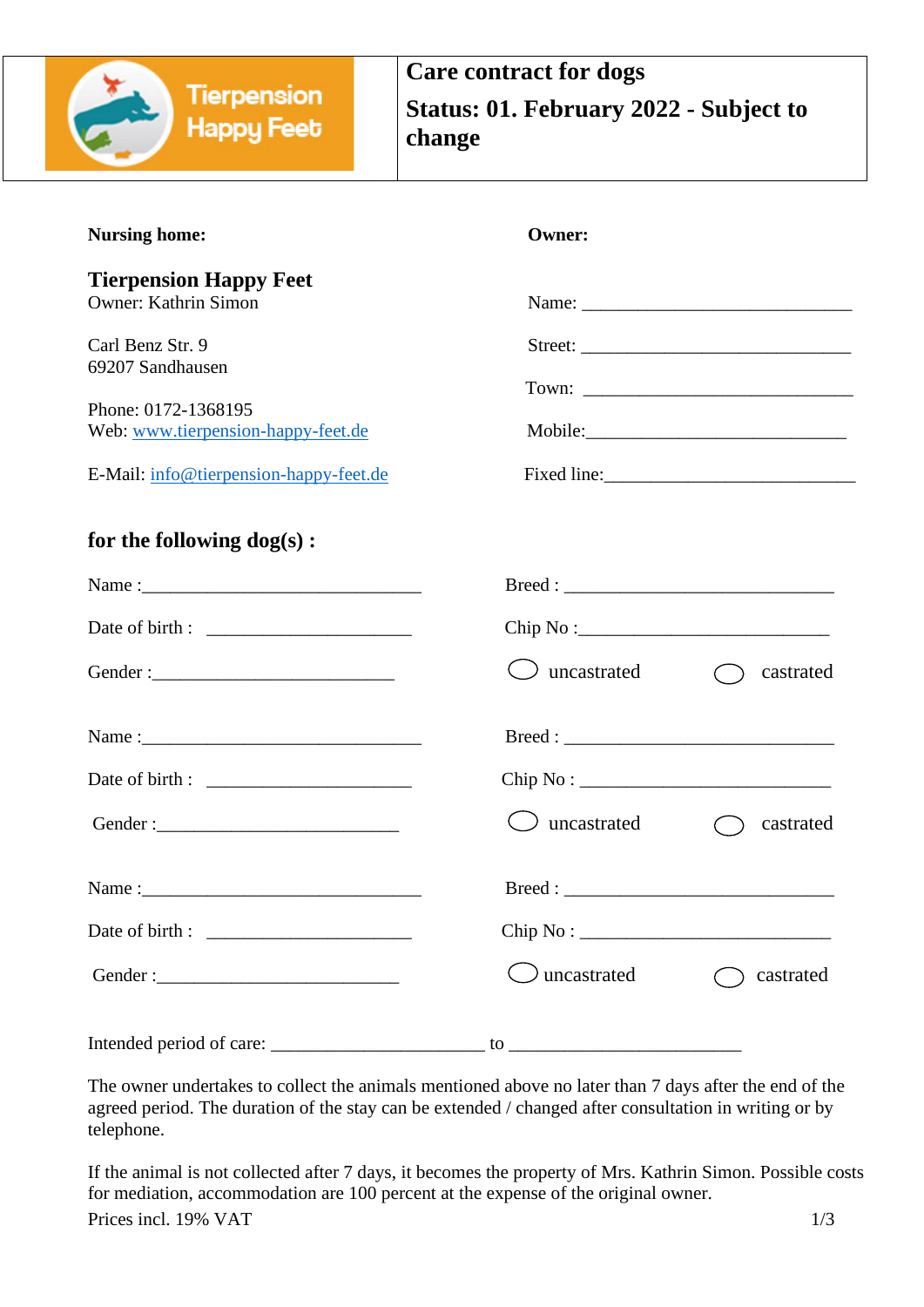

The owner agrees that any veterinary costs incurred (in the event of a health incident) will be reimbursed in full upon collection in cash on presentation of Mrs Simon's receipt. Per driven kilometre 0.30 cent travel expenses will be charged. Directions according to Google-Maps.

Expense allowance per hour 24 Euro Mon-Sat 08.00 h - 19.59 h Expense allowance per hour 48 Euro night 20.00 h - 07.59 h, Sundays and public holidays all day (Minimum charge 1 hour, from the 2nd hour on, the charge is per quarter of an hour or part thereof)

- o Desired veterinarian:
- o The choice is left to Mrs Simon

## **General information**

a) The dog owner assures that his dog has been kindly vaccinated and is free of contagious diseases and parasites. A worming treatment must not be more than 3 months old.

b) The dog to be looked after must have a dog liability insurance. The dog owner is liable for all damages caused by his dog.

c) Mrs. Simon accepts no liability whatsoever for personal injury, property damage or financial loss, as well as for injuries, health consequences or late effects caused by the dog to be cared for.

d) The dog owner commits himself to inform Mrs. Simon before taking the dog into the boarding house, to inform you explicitly about physical and / or psychological disorders as well as suspected diseases of the dog.

\_\_\_\_\_\_\_\_\_\_\_\_\_\_\_\_\_\_\_\_\_\_\_\_\_\_\_\_\_\_\_\_\_\_\_\_\_\_\_\_\_\_\_\_\_\_\_\_\_\_\_\_\_\_\_\_\_\_\_\_\_\_\_\_\_\_\_\_\_\_\_\_\_\_\_\_\_\_\_\_

\_\_\_\_\_\_\_\_\_\_\_\_\_\_\_\_\_\_\_\_\_\_\_\_\_\_\_\_\_\_\_\_\_\_\_\_\_\_\_\_\_\_\_\_\_\_\_\_\_\_\_\_\_\_\_\_\_\_\_\_\_\_\_\_\_\_\_\_\_\_\_\_\_\_\_\_\_\_\_\_

\_\_\_\_\_\_\_\_\_\_\_\_\_\_\_\_\_\_\_\_\_\_\_\_\_\_\_\_\_\_\_\_\_\_\_\_\_\_\_\_\_\_\_\_\_\_\_\_\_\_\_\_\_\_\_\_\_\_\_\_\_\_\_\_\_\_\_\_\_\_\_\_\_\_\_\_\_\_\_\_\_\_\_\_\_\_\_

## **Further information:**

The vaccination certificate and the deworming confirmation of the veterinarian, as well as the insurance policy (copy) must always be presented. **No care/admission is possible without presentation of these documents.**